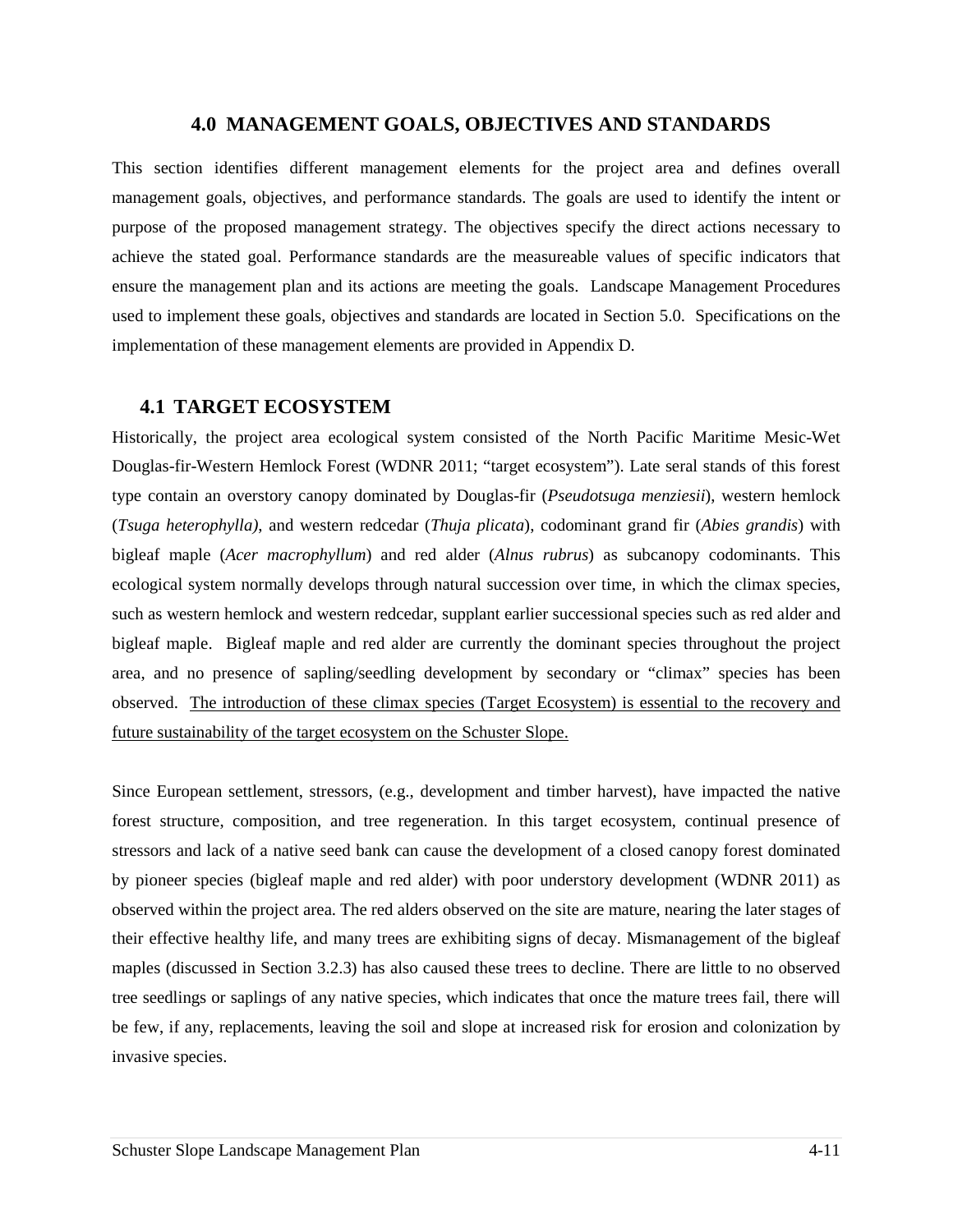Plant species diversity is important for slope stabilization and improving habitat conditions. A diverse, vegetative cover consisting of mature trees, large shrubs, and groundcovers allows for varying root depths to stabilize soil and multiple layers of foliage to intercept rainfall (Myers 1993).

# **4.2 MANAGEMENT CONSIDERATIONS**

Five management elements have been identified for the project area based on existing conditions and the end goal of a healthy target ecosystem. Multiple management elements may be applicable to the same location within the project area. These elements are:

- **SLOPE STABILITY AND GEOLOGIC HAZARD MITIGATION:** This element is the main priority within the project area and will be considered critical in areas where slopes exceed 40 percent.
- **FOREST HEALTH:** This element should be applied throughout the project area in order to ensure the long-term success and habitat improvement of the project area.
- **PUBLIC SAFETY AND INFRASTRUCTURE PROTECTION:** This element should be applied within public areas and adjacent to infrastructure where there is public interaction.
- **VIEWS FROM ADJACENT AREAS:** This element may be considered in areas where view management has been identified in this management plan (City directed public views) or by a private project proponent (private views).
- **VOLUNTARY STEWARDSHIP:** This element should be considered in areas that have the appropriate site conditions to provide for community volunteerism and restoration.

# **4.2.1SLOPE STABILITY AND GEOLOGIC HAZARD MITIGATION**

The entire project area contains moderate- to high-risk landslide areas (GeoEngineers 2000). Infrastructure such as Stadium Way, Stadium High School, numerous private residences located along the slope crest, and public sidewalks and Schuster Parkway along the slope toe, represent significant public and private investment that necessitates protection. Proper vegetation management can help increase slope stability by controlling soil moisture content and runoff and creating varied depths of soil binding root mass. In situations where the slope exceeds 67 percent, the management of vegetation alone may not provide the needed infrastructure protection; thus, additional measures, such as tailored engineering solutions, may need to be implemented (See Sections 5.3, 5.4 and Appendix D for recommendations specific to slope percentages).

All actions proposed in this plan that pertain to slopes 67 percent and greater (regardless if it is work proposed by ES or by private citizens) will need to be evaluated by a geotechnical consultant or an engineering geologist experienced in slope stability to evaluate for the appropriateness of working on that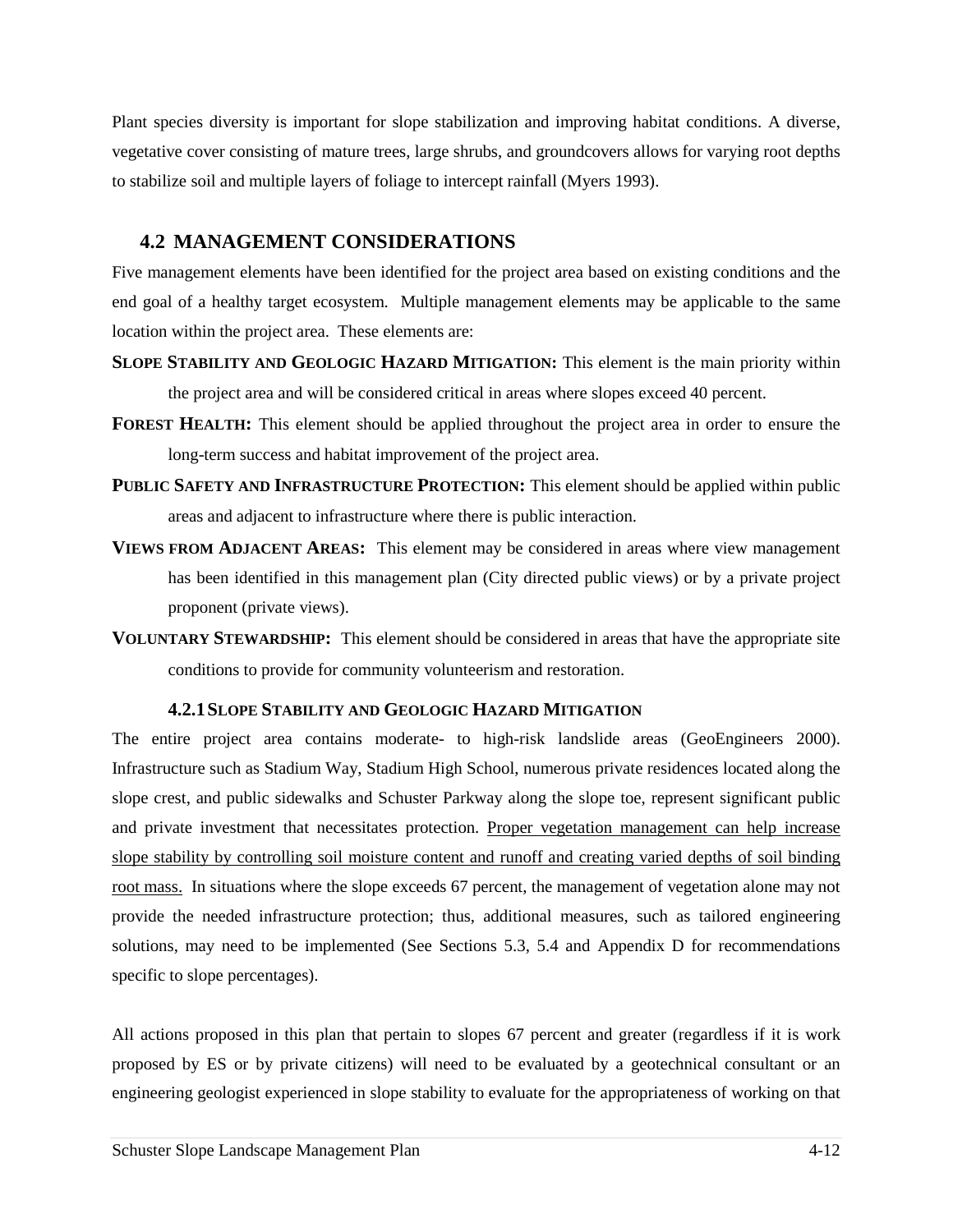slope and implementing the vegetation management prescriptions outlined in this plan. Additional engineering solutions may also be appropriate where public safety or infrastructure protection is a concern.

#### **4.2.1.1 Surface Water and Erosion Control**

The interception of stormwater by a dense, multi-layered, evergreen dominated forest (Target Ecosystem) is the first line of defense against surficial soil erosion and soil movement. Vegetation provides stormwater benefit by dissipating energy of falling rain, which in turn reduces the rain's erosional impact. Vegetation also increases evapotranspiration by absorbing and removing water from the soil and releasing it back into the atmosphere. A dense vegetative ground cover also protects the absorptive capacity of the soil, slows runoff velocity, and acts as a filter to catch sediment (Menashe 1993). In addition to intercepting rainfall, layered vegetation including a mature tree canopy, small tree/large shrub understory, and groundcover creates a dense network of soil binding root mass extending to varying depths (Myers 1993).

Unlike deciduous trees, coniferous trees retain their foliage during the wet winter months and provide greater rainfall interception, water storage, and evaporation potential (WSU 2012). Forests dominated by conifers have been observed to intercept between 18 to 51 percent of the annual rainfall, whereas forests dominated by deciduous trees have been observed to intercept between 8 to 13 percent of the annual rainfall (Herrera 2008).

Surface soil creep on slopes of 60 percent or more causes butt-bowing of trees. Unlike red alders and bigleaf maples, deep-rooted conifers growing in well-drained soil can generally resist creep if they become established. On slopes underlain by poorly drained soil, conifers are generally unable to become deeply rooted and can be affected by soil creep. In difficult rooting conditions within the project area, it may be preferred to install smaller trees, shrubs, grasses, or forbs (GeoEngineers 2000).

The use of irrigation to maintain plantings should not be applied on any slope area greater than 60 percent (Myers 1993) due to the increased potential for slope failure and erosion. With any planting (trees, shrubs, forbs, and grasses) on steep slopes, installation of additional slope stabilization and moisture retention measures may need to be done concurrently to ensure plant establishment.

# **GOAL: A self-sustaining native plant community (Target Ecosystem) to provide rainwater interception, erosion control, and overall stormwater benefit.**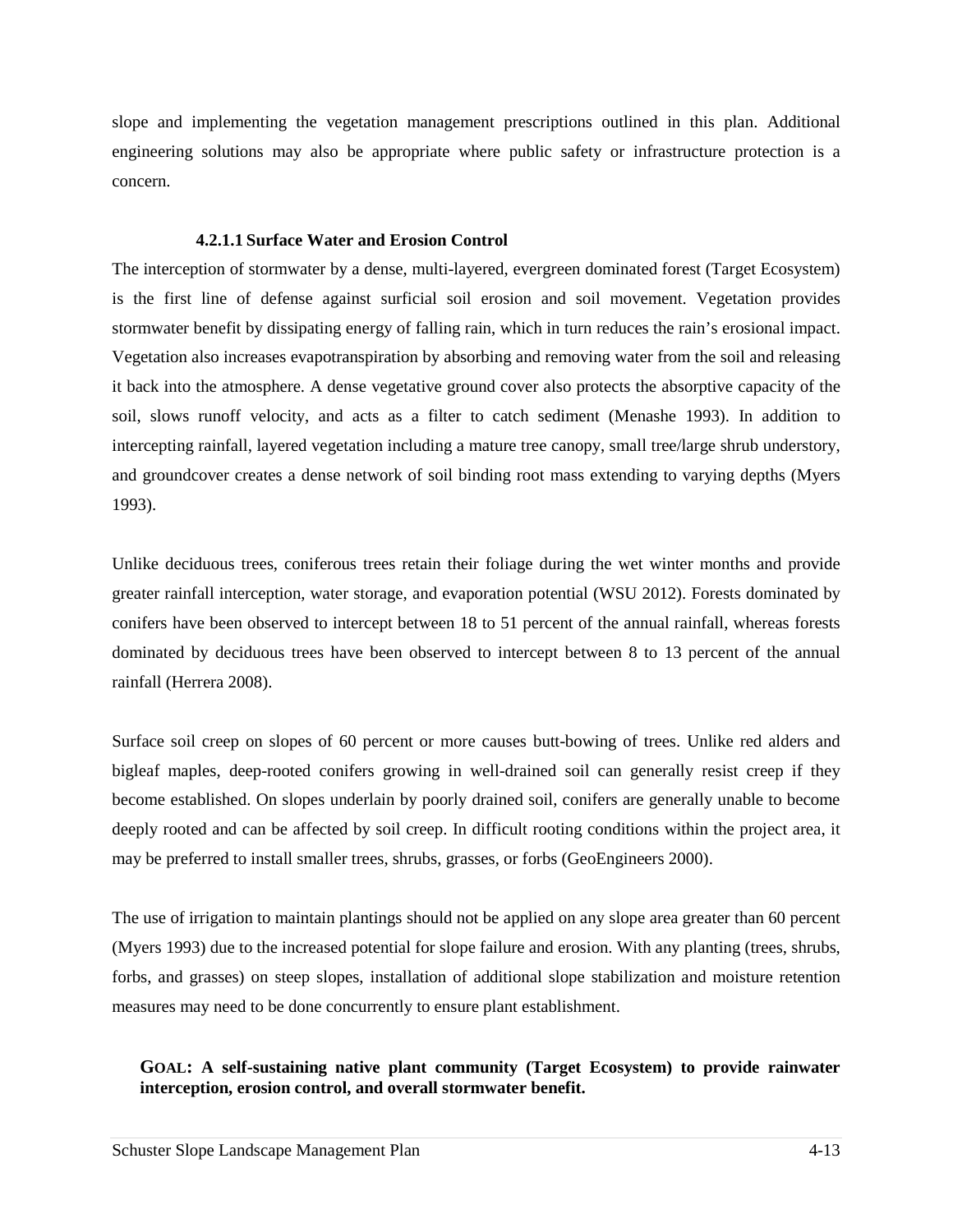**Objective**: To create an evergreen-dominated, multi-layer canopy structure of large trees, small trees, shrubs, and groundcover

- **Standard:** A 100 percent soil-binding effective tree root zone shall be maintained for healthy mature trees; the effective root zone shall be calculated as 1-ft radius of lateral root extent for every inch of diameter at breast height (DBH) of the tree's trunk.
- **Standard:** Two-thirds of the tree cover will consist of evergreen conifers.
- **Standard:** A minimum tree density of 436 trees per acre will be maintained on the site (approximately 15'-0" on-center triangular spacing between trees).
- **Standard:** Monitoring for a minimum of five years will be required to ensure establishment and survivability of the plantings.

**Timeframe:** Site preparation and installation of select planting areas are anticipated to be completed within 1 year during the allowable timeframe. Monitoring and maintenance will be conducted over a 5-year period to allow for plant establishment and adaptive management.

**Effort:** Low to moderate effort for direct planting with minimal planting area preparation, moderate effort for additional site preparation such as invasive species removal and the installation of erosion control measures.

# **4.2.1.2 Deep Slope Stabilization**

Vegetative and engineering solutions as proposed in this management plan can significantly slow the erosional processes, but they cannot be stopped entirely. This management plan recognizes that control of geologic conditions cannot be achieved through vegetation management alone. The intent is to provide slope stability in order to allow the establishment of vegetation with soil binding root systems to increase public safety and infrastructure protection. The following standards shall be considered where applicable to protect the integrity of the hillside by defining the acceptable management practices.

# **GOAL: Improve slope stability throughout the project area.**

**Objective:** Implement soil stabilization and erosion control measures where applicable to allow the establishment of vegetation and provide public safety and infrastructure protection.

- **Standard:** Erosion control measures will be implemented in accordance with the most current version of the City erosion control best management practices (BMPs) as provided in the City's Stormwater Management Manual on slopes 40 percent and greater and where applicable within all disturbed areas.
- **Standard:** Slopes 67 percent or greater over a distance of 10 ft in vertical height or greater shall be evaluated by a geotechnical consultant or an engineering geologist experienced in slope stability to evaluate for the appropriateness of working on that slope and implementing a landscape management program.

**Timeframe:** Erosion control BMPs should be implemented prior to land disturbing activities, including planting. Implementing soil stabilization and erosion control measures on slopes 67 percent or greater requiring engineering solutions, specifically in areas where public safety and infrastructure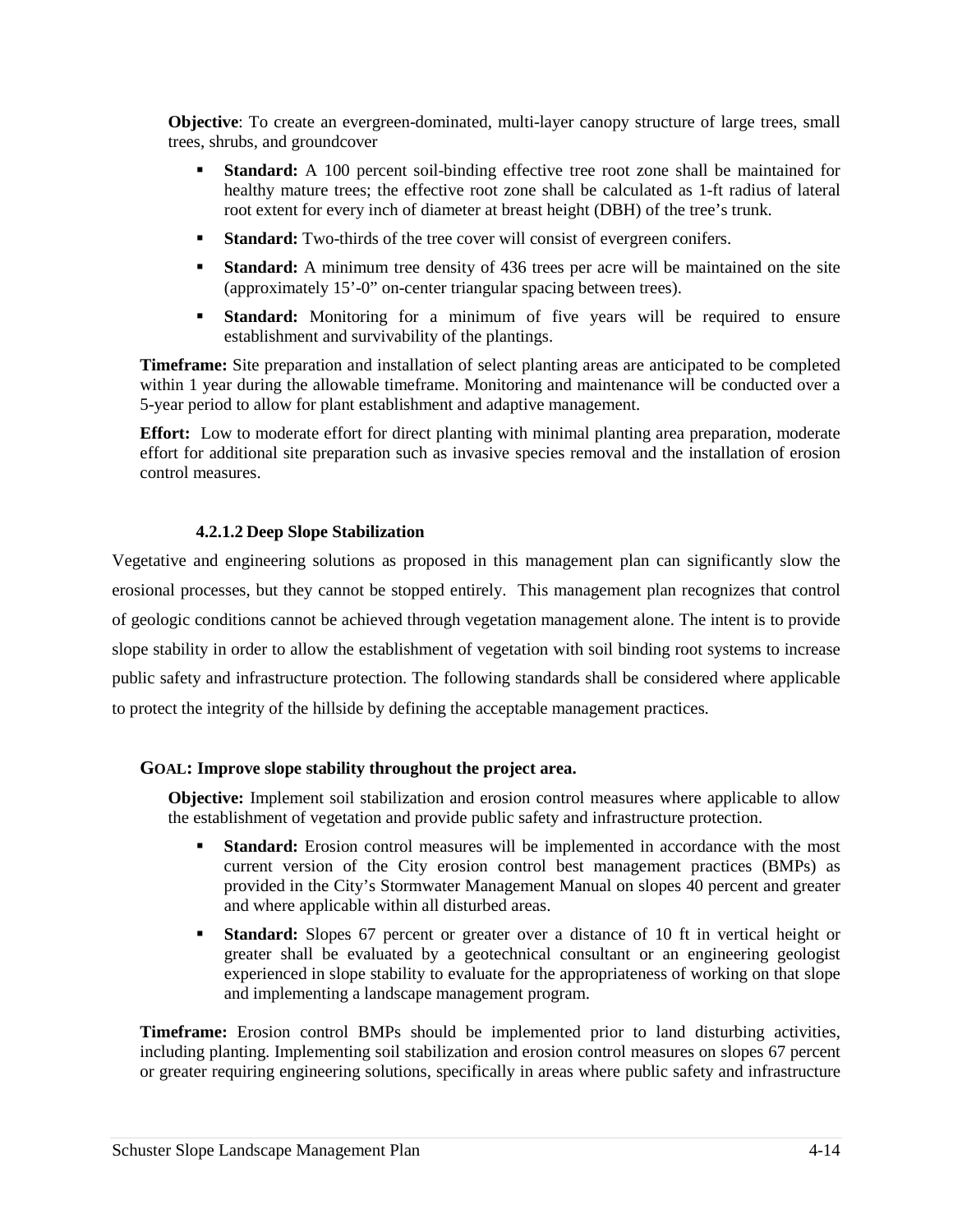protection are a concern, may require a considerable amount of time to allow for slope assessment, design, permitting, and installation activities.

**Effort:** Low to moderate effort for the preparation and implementation of erosion control BMPs, moderate to very high effort for the design and implementation of slope stability measures, or engineering solutions, on slopes 67 percent or greater.

#### **4.2.2FOREST HEALTH**

Forest health is evaluated by considering forest age, structure, composition, function, presence of unusual levels of disease, and resilience to disturbance based on land management objectives (SAF 1998). Although mature native trees are present within the project area, forest health is considered poor in regards to its structure, species diversity, and ability to provide for stormwater benefit, forest sustainability, and slope stability. Identified issues associated with forest health include: invasive species, tree disease, lack of native species diversity, lack of evergreen species, tree rejuvenation, and low or threatened soil binding root mass.

### **4.2.2.1 Native Vegetation**

Historically, the project area ecological system consisted of the target ecosystem described in Section 4.1 (WDNR 2011). This forest type contains an overstory canopy dominated by Douglas-fir, western hemlock, and western redcedar, codominant grand fir, with bigleaf maple and red alder as subcanopy codominants. An example layered native species understory of this ecological system includes, but not limited to: vine maple (*Acer circinatum*), Indian plum (*Oemleria cerasiformis*), evergreen huckleberry (*Vaccinium ovatum*), sword fern (*Polystichum munitum*), salal (*Gaultheria shallon*), and low Oregon grape (*Mahonia nervosa*). The historical ecological system can be used as a guide for selecting native species to enhance vegetation within the project area. Other suitable native species may be included to meet the goals for slope stability and geologic hazard mitigation, habitat, public safety, and views from adjacent areas.

Rotational type management will only be considered when the desired native plants are established in the densities and coverage as required by this plan. In any circumstance, vegetation removal shall not cause the site to become more non-conforming to TMC 13.11.

The overarching intent of this management plan is to provide year-round transpiration through evergreen vegetation, create a multi-layered canopy to intercept rainfall, and create a soil binding root mass with roots at varying depths to resist soil erosion. Additionally, the creation of a mature forest dominated by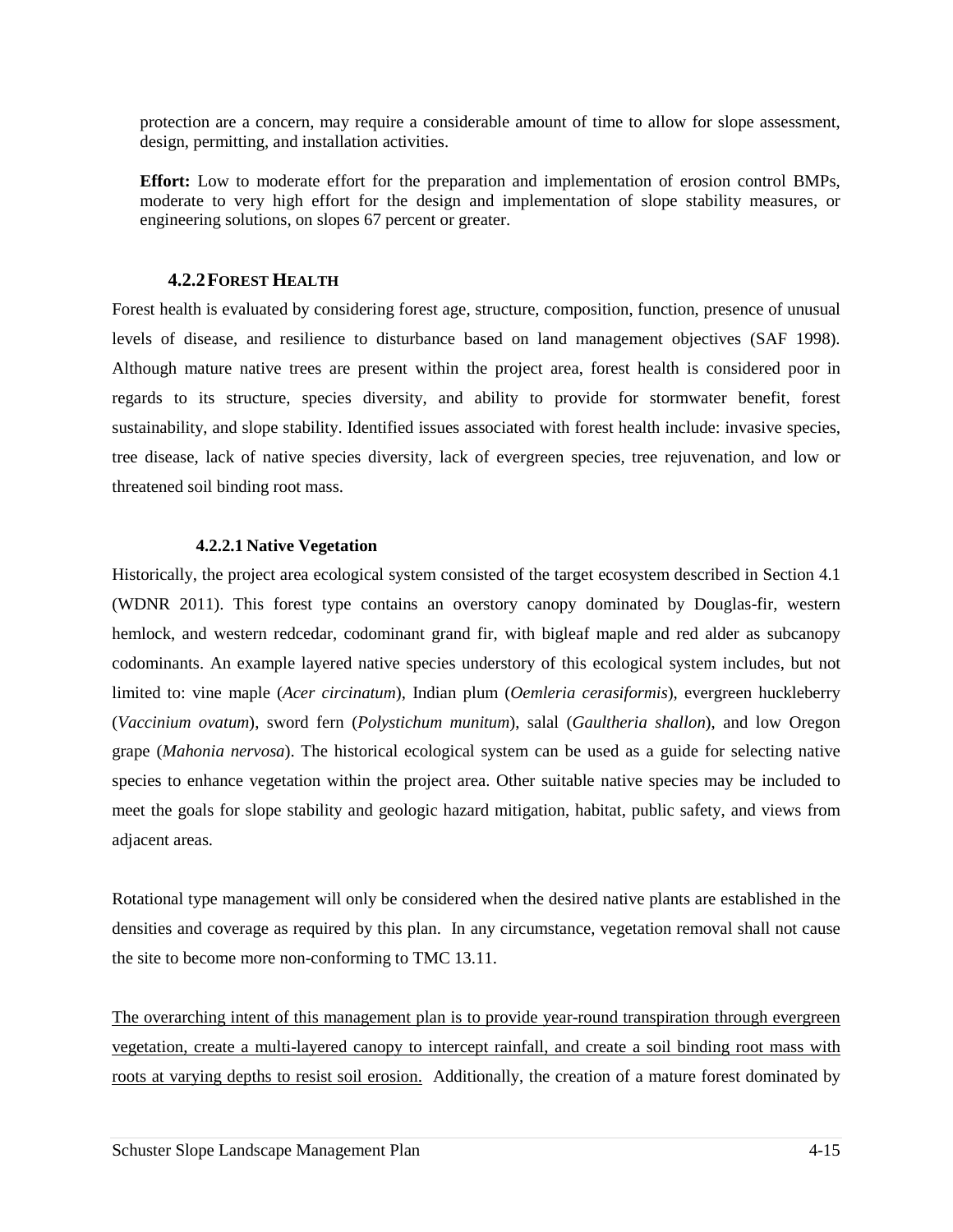conifers will benefit slope stability as deep-rooted conifers can generally resist slope creep and provide a deep rooting network to bind soils.

### **GOAL: Create a multi-layered canopy of vegetation and improve habitat.**

**Objective:** In addition to the tree requirements contained in the Surface Water and Erosion Control Goal above, planting areas will contain a mature shrub layer and groundcover layer.

- **Standard:** Mature shrub and groundcover layer shall be maintained at 100 percent aerial cover once established.
- **Standard:** Shrub layer shall consist of at least three native species, and a minimum of one species shall be evergreen; groundcover layer will consist of at least two native species, and a minimum of one species shall be evergreen.
- **Standard:** Each planted shrub and groundcover layer will meet 80 percent survival by Monitoring Year 3 and 60 percent survival by Monitoring Year 5.

**Timeframe:** Site preparation and installation of select planting areas are anticipated to be completed within 1 year during the allowable time frame. Monitoring and maintenance will be conducted over a 5-year period to allow for plant establishment and adaptive management.

**Effort:** Low effort for direct planting with minimal planting area preparation, moderate effort for additional site preparation such as invasive species removal and the installation of erosion control measures.

#### **4.2.2.2 Invasive Vegetation**

Removal and management of invasive species identified as having a direct impact on forest health should be a priority. Invasive plants are those which compete with existing native vegetation for resources, in such a way that negatively impacts the native plants' health and condition or the success of the project area. These priority invasive plants are also those that actively prohibit the establishment of new desirable vegetation. Invasive species which do not have a direct impact on forest health should be monitored and included in invasive species removal and control activities. For a list of these priority and otherwise invasive plants refer to Section 5.5 Invasive Species Control.

During the removal of invasive species, erosion control BMPs should be implemented. After removal is complete, ongoing monitoring and maintenance of and any repopulation by the invasive plants should be conducted on an annual basis. Planting vegetation and/or seeding immediately following invasive removal will assist in providing slope stability and/or erosion control once plants are established (Section 5.3). In areas with existing erosion and slope stability issues, temporary engineering controls may be needed to assist new plants in becoming established (see Section 5.4).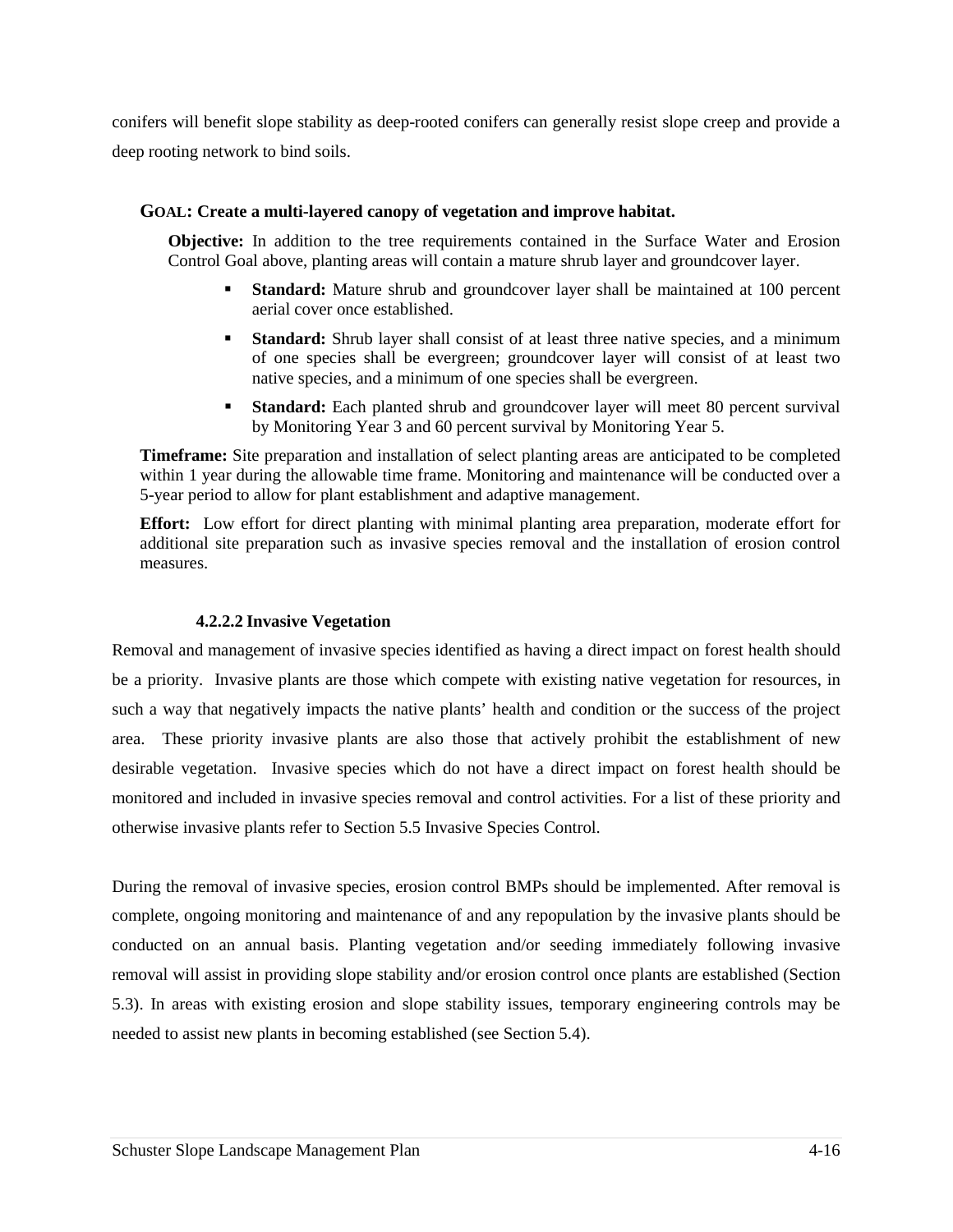Management and control of invasive species within the project area is constrained by steep slope conditions and the potential short-term increase in surface soil erosion associated with their removal. Although invasive species control must be included in the management plan, the root systems of invasive species do provide soil stability and their foliage does provide a stormwater benefit. Their control must take into account the potential for soil and slope disturbance until appropriate native plantings can become established. Additional information regarding removal of the invasive species identified within the project area is provided in Appendix B.

Long-term management of invasive species must be supported through providing appropriate native vegetative communities, which limit opportunities for invasive species to become established. Fastgrowing, shade-producing species (e.g., Douglas-fir) are good choices for vegetation management because they provide canopy cover for other native species and reduce opportunity for shade-intolerant invasives, such as Himalayan blackberry. Initial removal of invasives in combination with monitoring and maintenance will be needed for native vegetation to become established (Soll 2004; Myers1993).

### **GOAL: Provide for a native dominated, healthy target ecosystem.**

**Objective:** Less than 10 percent of the aerial coverage of vegetation will consist of invasive species.

- **Standard:** Remove invasive vegetation from the project area and monitor and maintain to prevent resurgence for a minimum period of five years.
- **Standard**: Replant area where invasive vegetation was removed with new native vegetation which conforms to the target ecosystem forest type.

**Timeframe:** The initial removal of invasive species per planting area is anticipated to be completed within one year. Monitoring and maintenance will be conducted over a 5-year period to control invasive species and allow for native plant establishment.

**Effort:** Level of effort is anticipated to be moderate to high for initial invasive species removal with associated erosion control measures; however, level of effort may increase pending slope conditions.

# **4.2.3PUBLIC SAFETY**

Public safety is an important consideration in landscape management. Improperly pruned, dead, damaged or diseased trees may present a hazard from falling branches or tree failure due to advanced decay. Vegetation also has the potential to obscure areas and encourage trespassing, transient camping, and other illicit behavior. Lastly, vegetation composition on a slope can play a role in mitigating or exacerbating geological hazards including landslides, which pose risk to both people and infrastructure. Planting within public areas presents a unique challenge in maintaining natural surveillance. Crime Prevention Through Environmental Design (CPTED) standards are recommend in order to maintain natural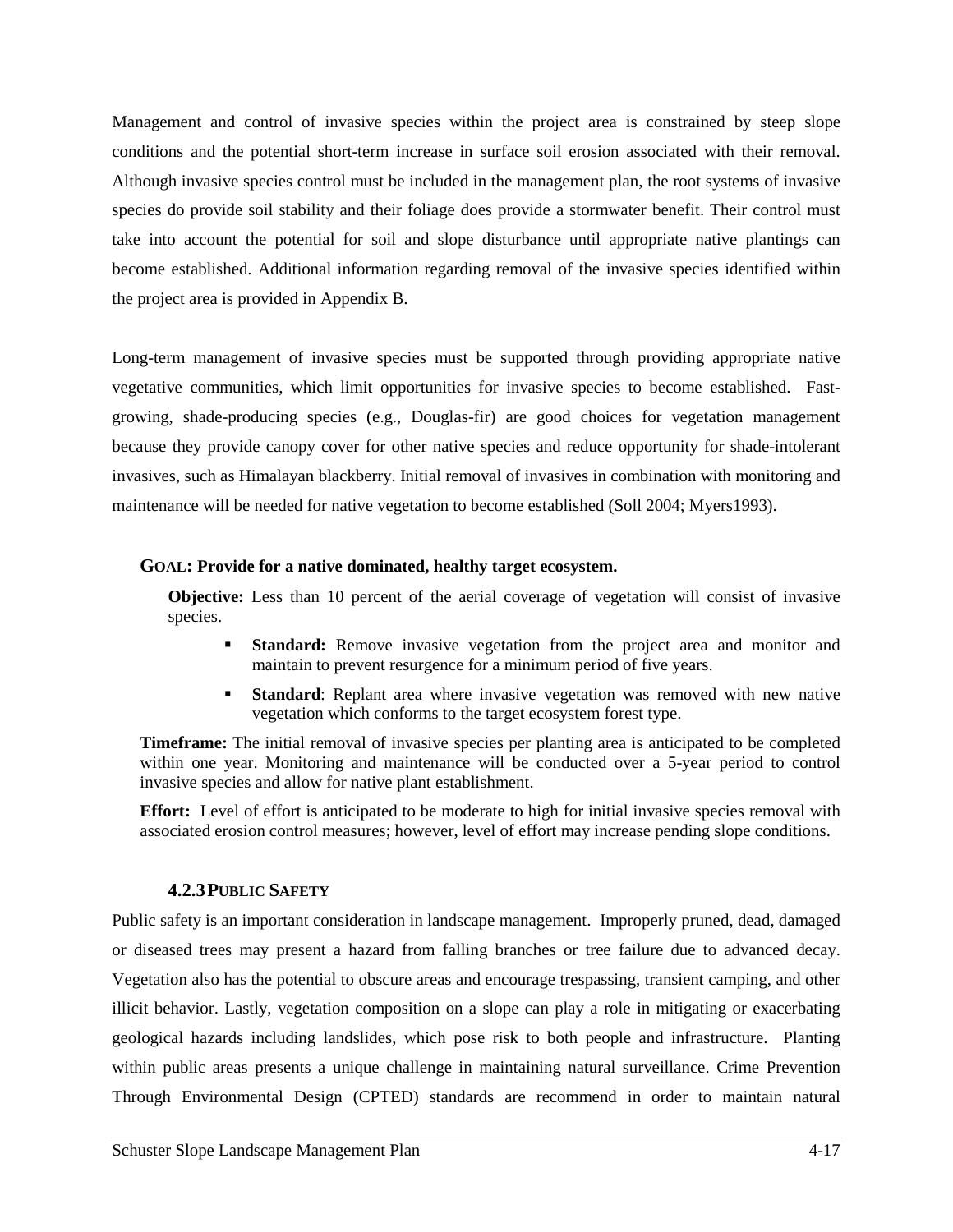surveillance and a sense of safety in areas located within 10 ft of public trails and roadways. This includes providing for a zone between 3 and 8 feet above ground surface to be clear of view blocking vegetation. This necessitates planting small shrubs and forbs that do not exceed 3 ft in height, and trees that can be limbed up to 8 ft over time. Native vegetation located in public areas and within 10 ft of public areas which does not meet this standard should be replaced with more appropriate plants or thinned to provide adequate surveillance. In problem areas where additional natural surveillance area may benefit in deterring illicit use, the CPTED measures may be considered and applied beyond the 10 foot standard.

A Level 1 tree risk assessment should be conducted annually in the spring after the winter storm season has passed to include all public areas with the potential to be affected by hazard trees. A Level 1 Tree Risk Assessment is a limited visual assessment focused on identifying trees with imminent and/or probable likelihood of failure. A Level 2 Tree Risk Assessment should be applied to all trees identified by the Level 1 Assessment to have the potential to cause damage and/or injury to a target. A Level 2 Tree Risk Assessment is a more thorough visual inspection of a specific tree and its surrounding site (Dunster et al. 2013).

A Level 1 tree risk assessment should also be conducted as part of the development of future public areas (to include trails). If necessary, a Level 2 tree risk assessment should be conducted on select trees which pose a potential hazard to those areas.

The goal for this management element is to enhance public safety using vegetation management with the objectives of maintaining vegetation for natural surveillance and maintaining tree safety within public areas.

# **GOAL: Enhance public safety using vegetation management.**

**Objective:** Vegetation will be maintained for natural surveillance within public areas.

- **Standard:** In an area measuring 10 horizontal ft adjacent to all public areas, vegetation should be actively maintained to provide open views in a zone between 3 to 8 feet above the ground surface. This includes planting low shrubs and ground covers and limbing up trees to 8 ft.
- **Standard:** In areas where homeless encampment or transient use is high, all trails should be thoroughly closed and selected species of plants should be planted that are vigorous and have thorns or other such protections that will deter public access.

**Objective:** Maintain public safety through tree management.

**Standard:** Conduct tree assessments annually along all public areas.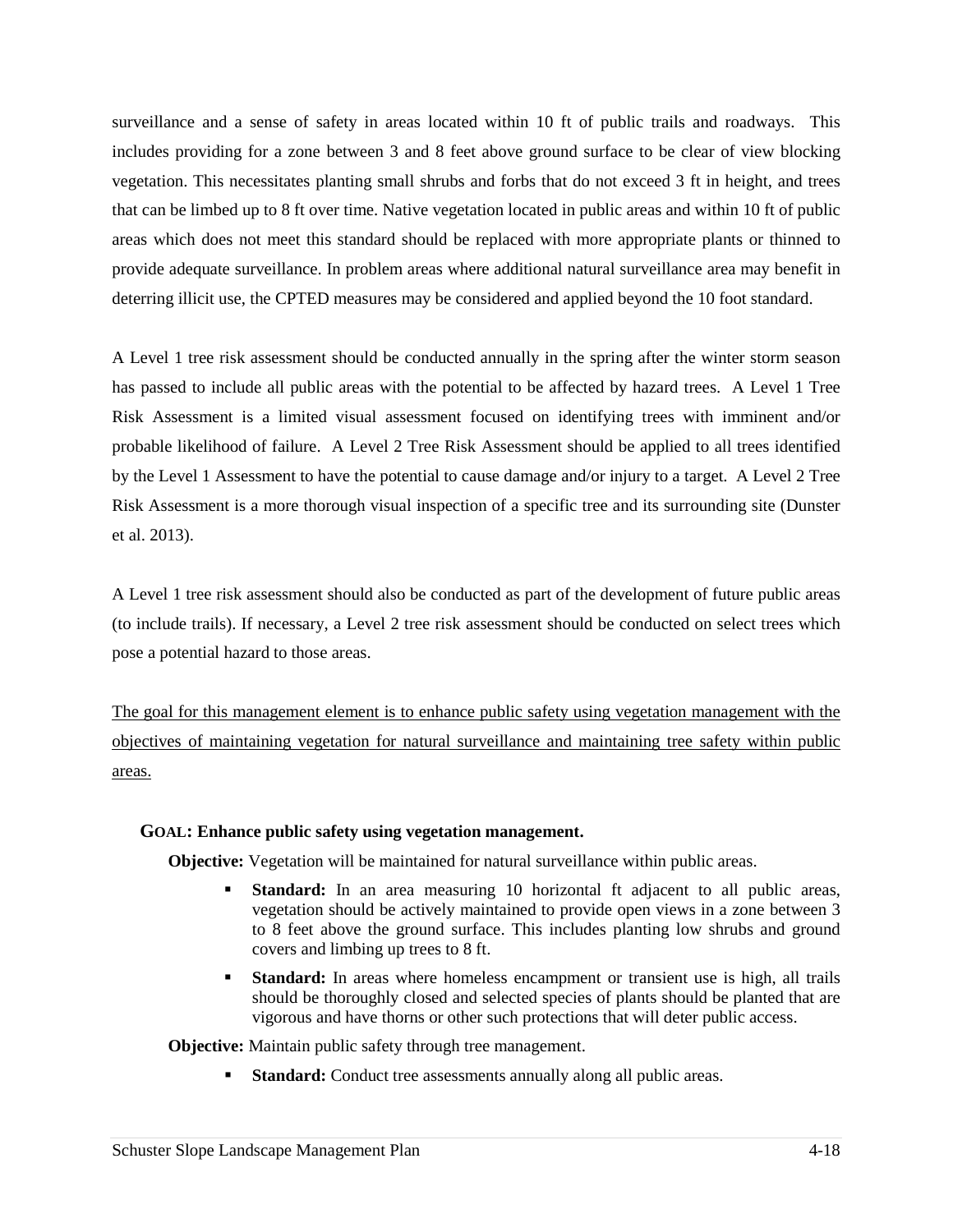**Standard:** Remove hazardous trees and branches where they can impact public areas and infrastructure.

**Timeframe:** The initial vegetation management is anticipated to be completed within 1 year for active management areas. Vegetation maintenance and tree assessments should be conducted annually as long as the public safety and infrastructure protection applies.

**Effort:** Level of effort is anticipated to be moderate for the initial vegetation management, level of effort for annual maintenance and assessment is considered low. Vegetation management for public safety should be applied to future public areas such as trail systems.

### **4.2.4VIEWS FROM ADJACENT AREAS**

Views along the slope crest from the newly renovated Stadium Way and private residences include views of Commencement Bay, Browns Point and Mount Rainier. The existing mature trees within the project area, primarily consisting of deciduous species, can (and in many cases have) impeded these views. Any requests for view pruning (public or private) are subject to City review and approval for adherence to City policies and plans. The topping of trees is prohibited. Refer to Section 6 for more information on the private view request application process. Landscape management for views from adjacent areas can only be done provided that forest health/habitat and public safety, which are directly related to slope stability, standards goals and objectives are met.

View obstruction is prevalent where the mismanagement of bigleaf maples has created a dense layer of coppice sprouts adjacent to the slope crest. This repeated method of topping or cutting off trees at the base causes damage to the trees leading to their decay and loss of root mass (Section 3.2.3), reduces stormwater benefit through the loss of vegetative surface area (Section 3.2), and creates crown openings that allow establishment of invasive species (Section 3.2.2). The negative effect of vegetation mismanagement to maintain views is typically not immediately apparent, however, over time, slope destabilization can result due to compromised forest health (Menashe 1993). Eventually, this type of destabilization can threaten infrastructure along the slope crest and at the slope toe. All proposals for vegetation removal must be conducted in a phased approach to allow native evergreen vegetation to become established to support slope stability, forest health/habitat, and stormwater benefit, prior to thinning or pruning for views.

Vegetation thinning and removal can improve the health and vigor of existing vegetation if done correctly (such as through removal of dead, damaged and diseased wood); it can also be detrimental to a site if done incorrectly. In addition, if vegetation clearing or pruning opens significant holes in the forest canopy, the area may become readily colonized by invasive species. When removing significant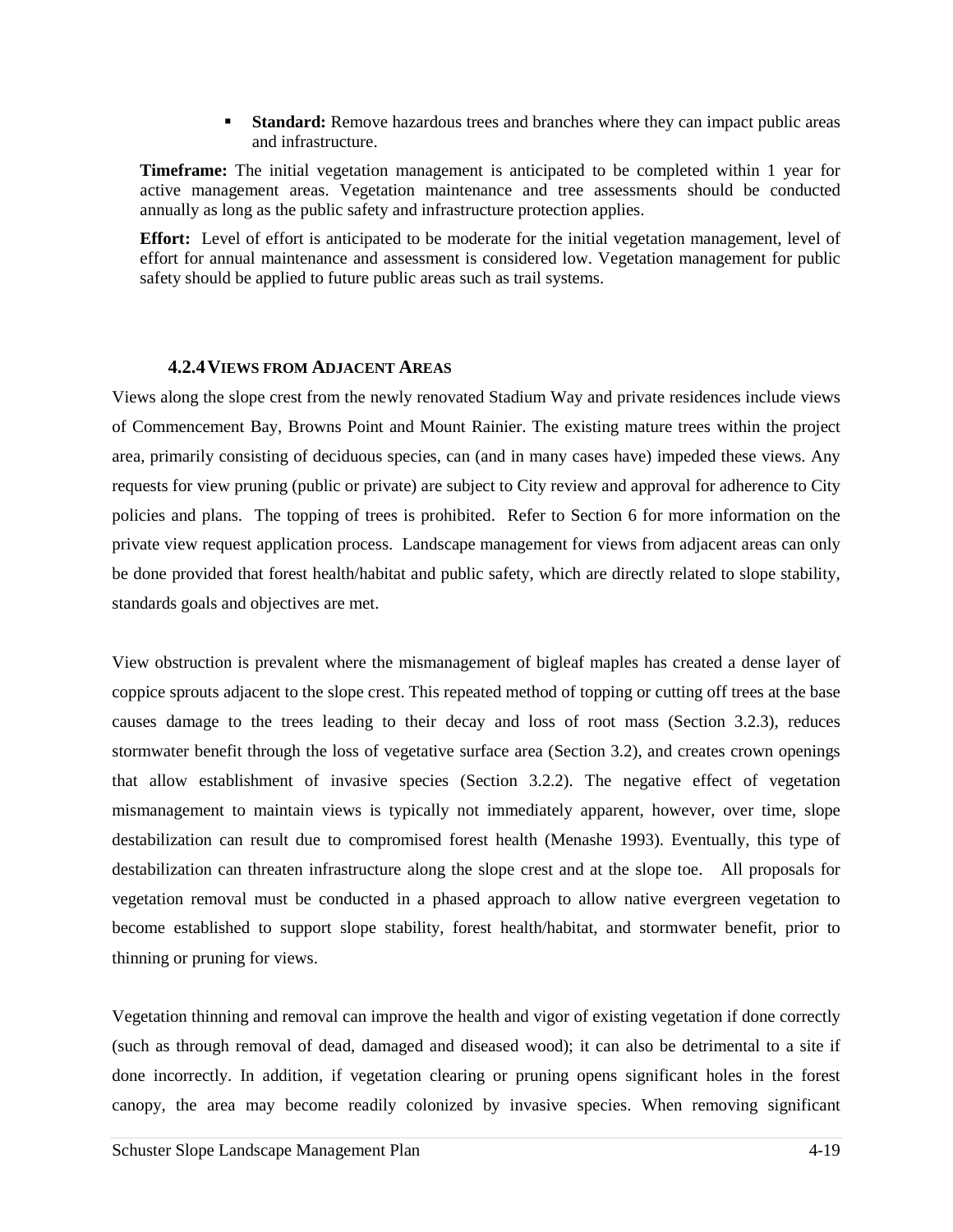vegetation on the slope, it should be conducted selectively to increase the vigor of the native surrounding vegetation while still maintaining appropriate ground and crown cover. Mature trees (those with a diameter greater than 6 inches) should not be removed without a significant reason, and removal may not be done unless a 100 percent soil-binding effective tree root zone is maintained by surrounding established vegetation (Section 4.2.1). It is the intent of this management plan to encourage citizens who are interested in managing the vegetation growing on the Schuster Slope for private views to proactively create and/or maintain a 100 percent soil binding tree root zone so that vegetation can be removed as it becomes an impediment to views. Section 6 presents the process that a project proponent will follow in order to proceed with a vegetation modification request.

### **4.2.4.1 Public View Management**

The goal for this management element is to support enhancement and maintenance of public views. Maintaining private views is not a goal for vegetation management within the project area; however, management options may be applied where there are private requests to maintain views. Where such requests are made, vegetation management can be applied to allow for views as long as all other goals, objectives and standards of this management plan are met.

### **GOAL: Provide public views while maintaining mature mixed conifer forested conditions.**

**Objective:** Establish native vegetation prior to vegetation pruning or removal for public views.

- **Standard:** Trees shall be pruned to current industry standards according to the most current versions of the American National Standard ANSI Z133.1for safety of pruning operations, the ANSI A300 Standard Practices, and the Tree Pruning Guidelines of the International Society of Arboriculture.
- **Standard:** Tree removal and/or pruning to maintain views shall not be conducted until the management area has met all other applicable goals, objectives, and standards.
- **Standard:** No more than 25 percent of any one tree's crown may be removed in any pruning event and for a minimum of one year following. No tree topping will be allowed under any circumstance.
- **Standard:** If mitigation planting is required in order to satisfy the goals, objectives and standards of this management plan, pruning for view enhancement may not be conducted until the planting has become established (3 years following planting).

**Timeframe:** Site preparation and installation of select planting areas are anticipated to be completed within 1 year during the allowable time frame. Monitoring and maintenance will be conducted over a 5-year period to allow for plant establishment. Pruning actions are also only permitted during the allowable time frame.

**Effort:** Level of effort is anticipated to be moderate for the initial vegetation management, level of effort for annual maintenance and assessment is considered low. Pruning actions are on an as needed basis or as requested and approved.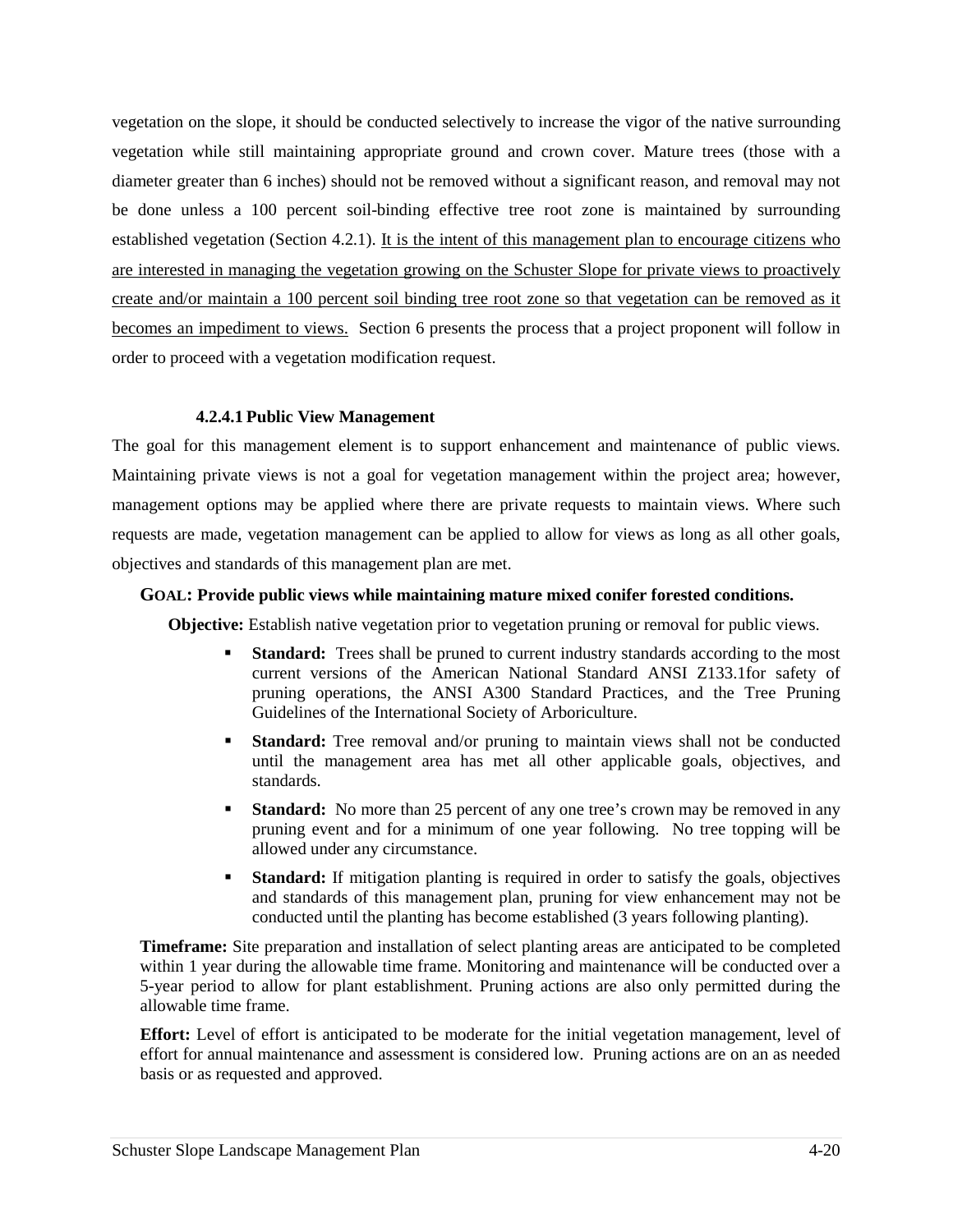#### **4.2.4.2 Private View Management**

While the City recognizes that private view corridors are a sensitive issue in the neighborhoods along the slope crest, it is clear that property owners have no common law right to a view across neighboring properties (Asche v Bloomquist, 2006). Within the Tacoma city limits, public views have been designated and acknowledged as part of the City's comprehensive plan; however, private views are not part of the comprehensive plan. Additionally, the City's charter prohibits City funds from being used for private benefit. As such, City funds cannot be used to fund pruning efforts solely for the purpose of creating or maintaining private views. This plan provides for the ability for the public to apply to manage portions of the project area (City property) for the benefit of their private view. All private view pruning requests are subject to City review and approval for adherence to City policies and plans. Refer to Section 6 for more information on the application process.

#### **GOAL: Provide a process for a private vegetation modification request on City property to enhance a private view.**

**Objective:** Provide a transparent process where project proponents may apply for and receive approval to conduct landscape management activities on the Schuster Slope that are in conformance with the techniques and goals in this management plan.

- **Standard:** All management actions approved for private view management shall be conducted in accordance and compliance with this management plan.
- **Standard:** Tree removal to maintain views shall not be conducted until the management area has met all other applicable goals, objectives, and standards.
- **Standard:** No more than 25 percent of any one tree's crown may be removed in any pruning event and for a minimum of one year following. No tree topping will be allowed under any circumstance.
- **Standard:** If mitigation planting is required in order to satisfy the goals, objectives and standards of this management plan, pruning for view enhancement may not be conducted until the planting has become established (3 years following planting).

**Timeframe:** Site preparation and installation of select planting areas are anticipated to be completed within 1 year. Monitoring and maintenance will be conducted over a 5-year period to allow for plant establishment.

**Effort:** Level of effort is anticipated to be moderate for process and application, moderate for the initial vegetation management, level of effort for annual maintenance and assessment is considered low.

#### **4.2.5 VOLUNTARY STEWARDSHIP**

As discussed above, preserving natural systems in urban environments is critical in maintaining the community's environmental health and the quality of life that Tacoma's citizens value. As the City of